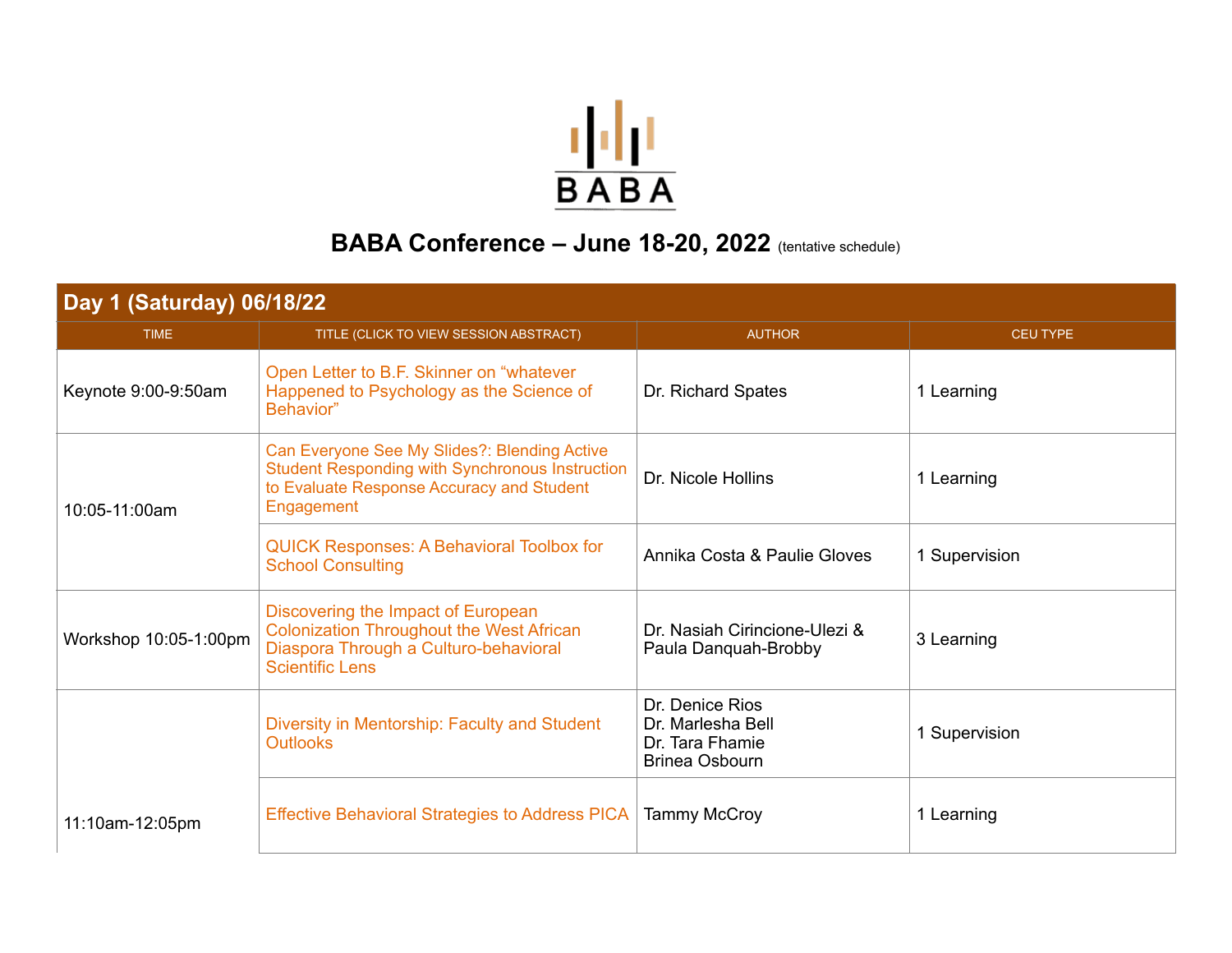|                               | <b>Reframing DEI: Exploring Avoidance</b><br>Contingencies                                                                                                                                                        | Candace Fay<br>Dr. Amoy Hugh-Penne<br>Dr. Johnathan Tarbox<br>Daniel Mendoza<br><b>Vince LaMarca</b> | 1 Ethics     |
|-------------------------------|-------------------------------------------------------------------------------------------------------------------------------------------------------------------------------------------------------------------|------------------------------------------------------------------------------------------------------|--------------|
| 12:05-1:30 (Lunch & Learn)    |                                                                                                                                                                                                                   |                                                                                                      |              |
| Lunch & Learn<br>12:05-1:30pm | <b>Textual Responding and Verbal Behavior</b><br>Analysis: Promoting Equity through Literacy                                                                                                                      | Dr. Denise Ross                                                                                      | 1 Learning   |
| 1:00pm-2:25pm                 | <b>Whitesplaining Racism: Logic Disproportionality</b><br><b>Avatars and Hate Crimes</b>                                                                                                                          | Dr. Merrill Winston, BCBA-D                                                                          | 1.5 Learning |
| Workshop 1:35-4:30pm          | Heuristic Inquiry: Bridging Research with Living<br><b>Experience as a Framework for Healing</b>                                                                                                                  | <b>Natalie Williams</b><br>Erin Keller<br><b>Kelsey Vail</b>                                         | 1 Learning   |
| $1:35-2:25$                   | ABA While Black: The Impact of Racism and<br>Performative Allyship on Black Behaviorists in<br>the Workplace and on Social Media                                                                                  | Melody Sylvain & Denisha<br>Gingles                                                                  | 1 Ethics     |
|                               | The Dissemination Project: Bringing Awareness<br>and Acceptance to the Field of ABA in an<br><b>Unconventional Way</b>                                                                                            | Dominique Shorter                                                                                    | 1 Ethics     |
| 2:35pm-3:40pm                 | <b>Addressing the Root Cause: Company-wide</b><br><b>Climate Assessments and Action Plans Which</b><br>Address Justice, Diversity, Equity & Inclusion<br>Practices Via a Grassroots and Systems-level<br>Approach | Twice Consulting: Gemma<br><b>Skuraton and Gabrielle Barrientos</b>                                  | 1 Learning   |
|                               | <b>Empowering Parents to Implement ABA at</b><br>Home                                                                                                                                                             | <b>Gereen Francis</b>                                                                                | 1 Learning   |
|                               | Professional vs Unprofessional - A Panel<br>Discussion on the Function and Impact of<br>These Terms in the Profession                                                                                             | Dana Meller<br>Dr. Erika Beyers<br>Dr. Tyra Sellers<br>Shaneeria Pritchett<br>Ruth Tello-Di          | 1 Ethics     |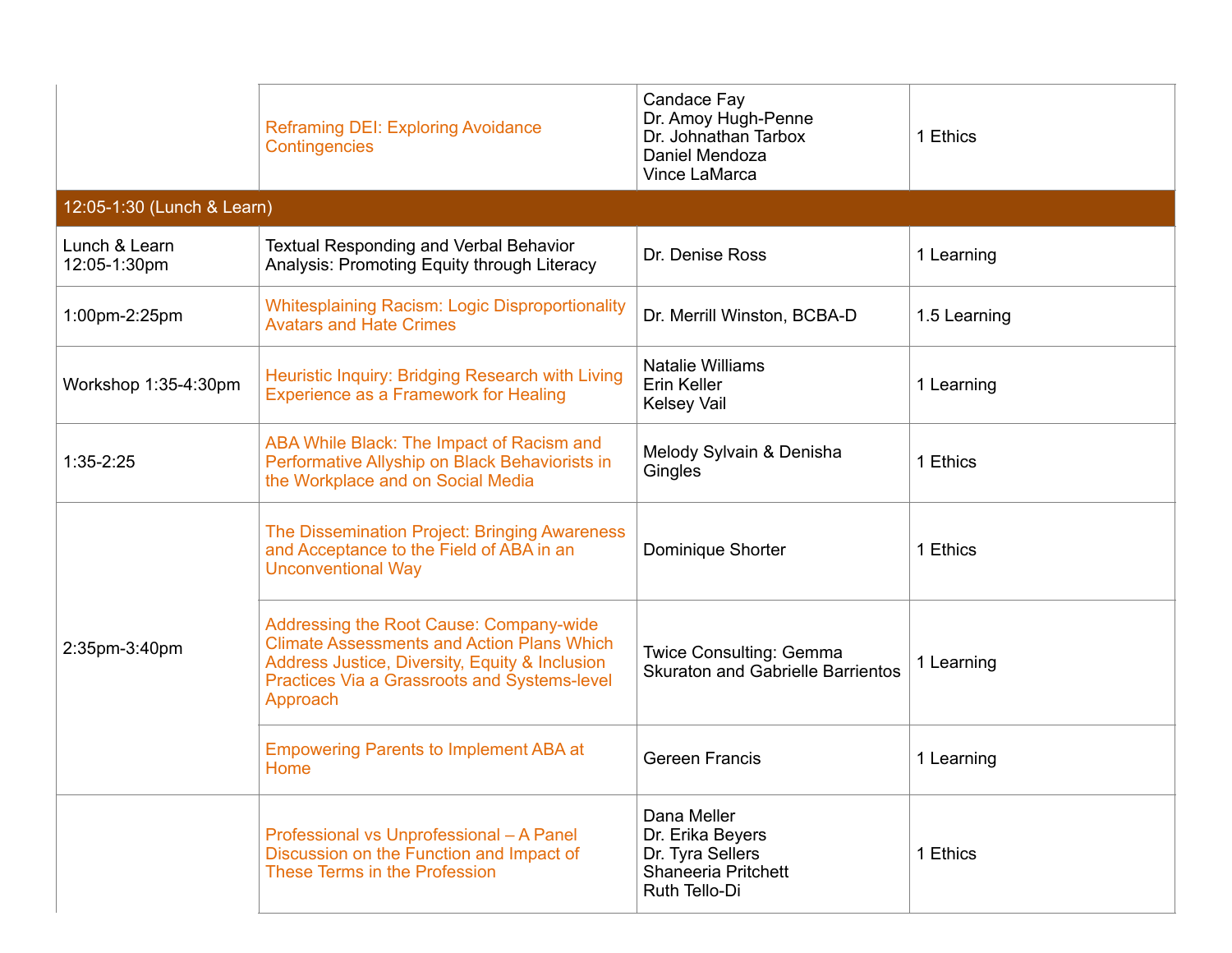| 3:45pm-4:40pm                                           | <b>Tales by Moonlight</b>                                                                 | Elizabeth Akinwale<br>Dr. Shalah Alai<br>Dr. Maliaka Pritchett<br>Dr. Alicia Decruz | l Learning |
|---------------------------------------------------------|-------------------------------------------------------------------------------------------|-------------------------------------------------------------------------------------|------------|
|                                                         | <b>Growing Your Cultural Diversity Recognition</b><br>and Reflection Within Your Practice | Jessie Wong<br><b>Richard Price</b>                                                 | 1 Learning |
| $\sim$ $\sim$ $\sim$ $\sim$ $\sim$ $\sim$ $\sim$ $\sim$ |                                                                                           |                                                                                     |            |

## **Day 2 (Sunday) 06/19/22**

| <b>TIME</b>          | TITLE (CLICK TO DOWNLOAD SESSION ABSTRACT)                                                                                             | <b>AUTHOR</b>                                                                   | <b>CEU TYPE</b> |
|----------------------|----------------------------------------------------------------------------------------------------------------------------------------|---------------------------------------------------------------------------------|-----------------|
| Keynote 9:00-9:50am  | Leadership in Service of Community: A Journey<br>from Survival to Thriving                                                             | Georgiana Koyama                                                                | 1 Supervision   |
| Workshop 10:05-1:00p | <b>Beyond "Behavior Problems": Supporting</b><br>individuals with Co-occurring Needs and Mental<br><b>Health Diagnoses</b>             | Breanna Kelley                                                                  | 1 Learning      |
| 10:05-11:00am        | <b>Dismantling Oppressive Practices</b>                                                                                                | Dr. Marlesha Bell<br>Dr. danyelle beal<br>Dr. Natalia Baires<br>Dr. Luisa Canon | 1 Ethics        |
|                      | Due Process Decisions and Outcomes for<br><b>Students with Autism Spectrum Disorder</b>                                                | Dr. Bruc Tinor                                                                  | 1 Learning      |
| 11:10am-12:05pm      | Influencing Organizational Culture via Mission &<br><b>Values</b>                                                                      | LaTosha Lafferty                                                                | 1 Learning      |
|                      | Unraveling the Thread of Injustice in the Field of<br>Applied Behavior Analysis with the Harnessing<br>the Values and Committed Action | Denisha Gingles                                                                 | 1 Ethics        |
|                      | Person Centered ABA: Values for Fostering a<br><b>Strength Based Approach</b>                                                          | Jessica Belokas<br>Rebecca Thompas<br><b>Annalise Herrera</b>                   | 1 Learning      |
| 12:05-1:30 (Lunch)   |                                                                                                                                        |                                                                                 |                 |